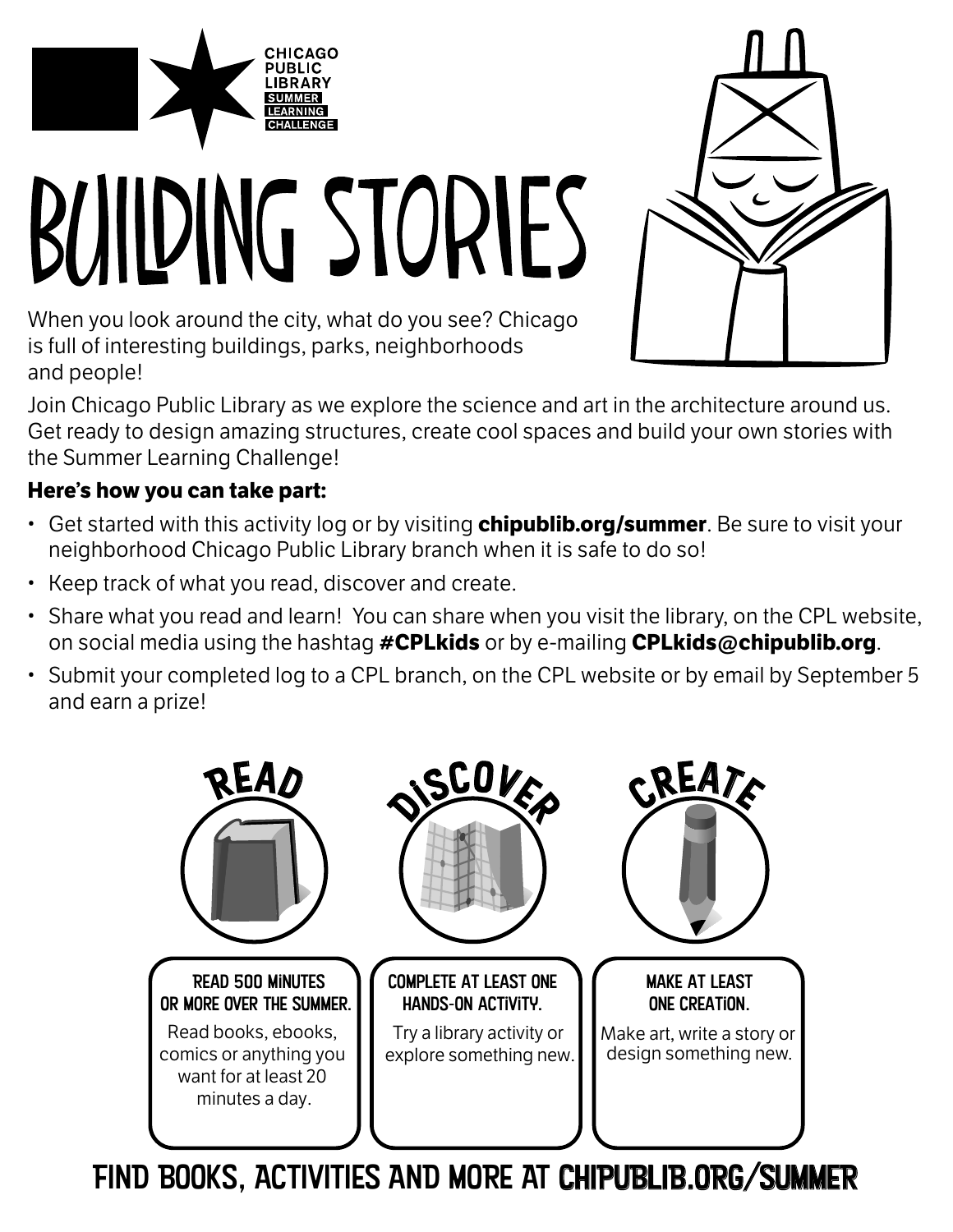### Summer Learning Challenge Log READ

Color in one circle for every 20 minutes you read. Read anything you want including books, magazines, ebooks and audiobooks for at least 500 minutes.



#### Fill in the Blanks: How to Be An Architect Before you can build like an architect, you have to \_\_\_\_\_\_\_\_\_\_\_\_\_\_\_\_\_\_\_\_(verb) like an architect! Here are three ways to get started:

| 1. Think about how your building will look. Will it be |         | (adjective) |
|--------------------------------------------------------|---------|-------------|
| like $a(n)$                                            | (noun)? |             |

| 2. Plan how to make your building strong. Will the building be made of |                  |                |
|------------------------------------------------------------------------|------------------|----------------|
|                                                                        | (plural noun) or | (plural noun)? |

|        | 3. Make sure your building is useful. For example, a library is designed to help |         |
|--------|----------------------------------------------------------------------------------|---------|
| people | (verb) and                                                                       | (verb). |

Now that you are \_\_\_\_\_\_\_\_\_\_\_\_\_\_ (verb ending in -ing) like an architect, you are ready to design your own **the contract of the contract of the contract of the contract of the contract of the c** 

 NAME:\_\_\_\_\_\_\_\_\_\_\_\_\_\_\_\_\_\_\_\_\_\_\_\_\_\_\_\_\_ BRANCH:\_\_\_\_\_\_\_\_\_\_\_\_\_\_\_\_\_\_\_\_\_\_\_\_\_\_\_\_ **BRANCH** 

**NANE:**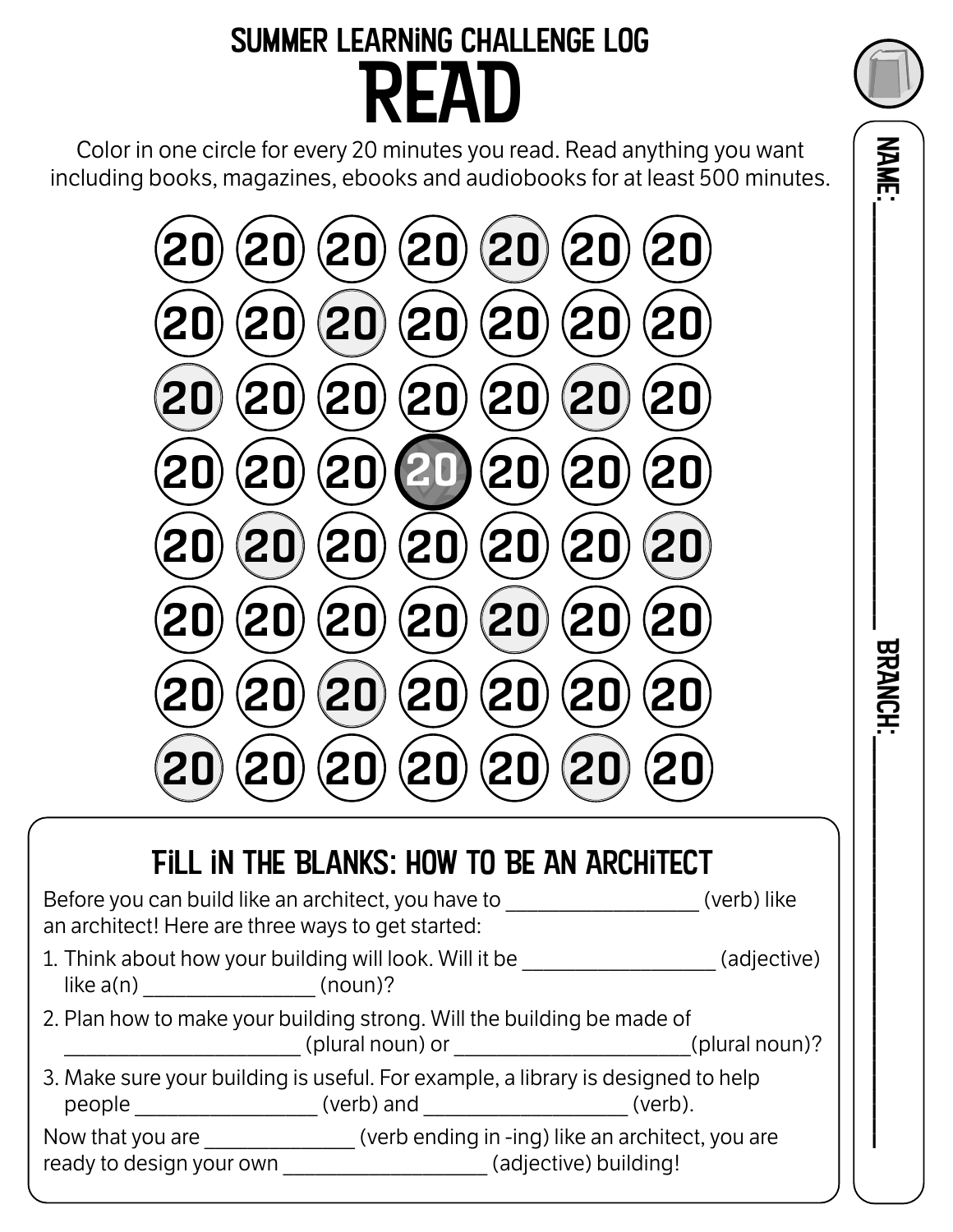## DISCOVER



Share at least one hands-on exploration, such as trying a library activity or exploring something new.



Share at least one creation, such as anything you design, draw, write or build.

|                                                                                                   | <b>CALLING ALL ARCHITECTS!</b>                          |
|---------------------------------------------------------------------------------------------------|---------------------------------------------------------|
|                                                                                                   | Draw or write your own ideas for an<br>amazing library. |
|                                                                                                   |                                                         |
|                                                                                                   |                                                         |
|                                                                                                   |                                                         |
| THE SKY'S THE LIMIT                                                                               |                                                         |
| Design and build your own structure<br>using cardboard boxes, a deck of cards<br>or plastic cups. |                                                         |